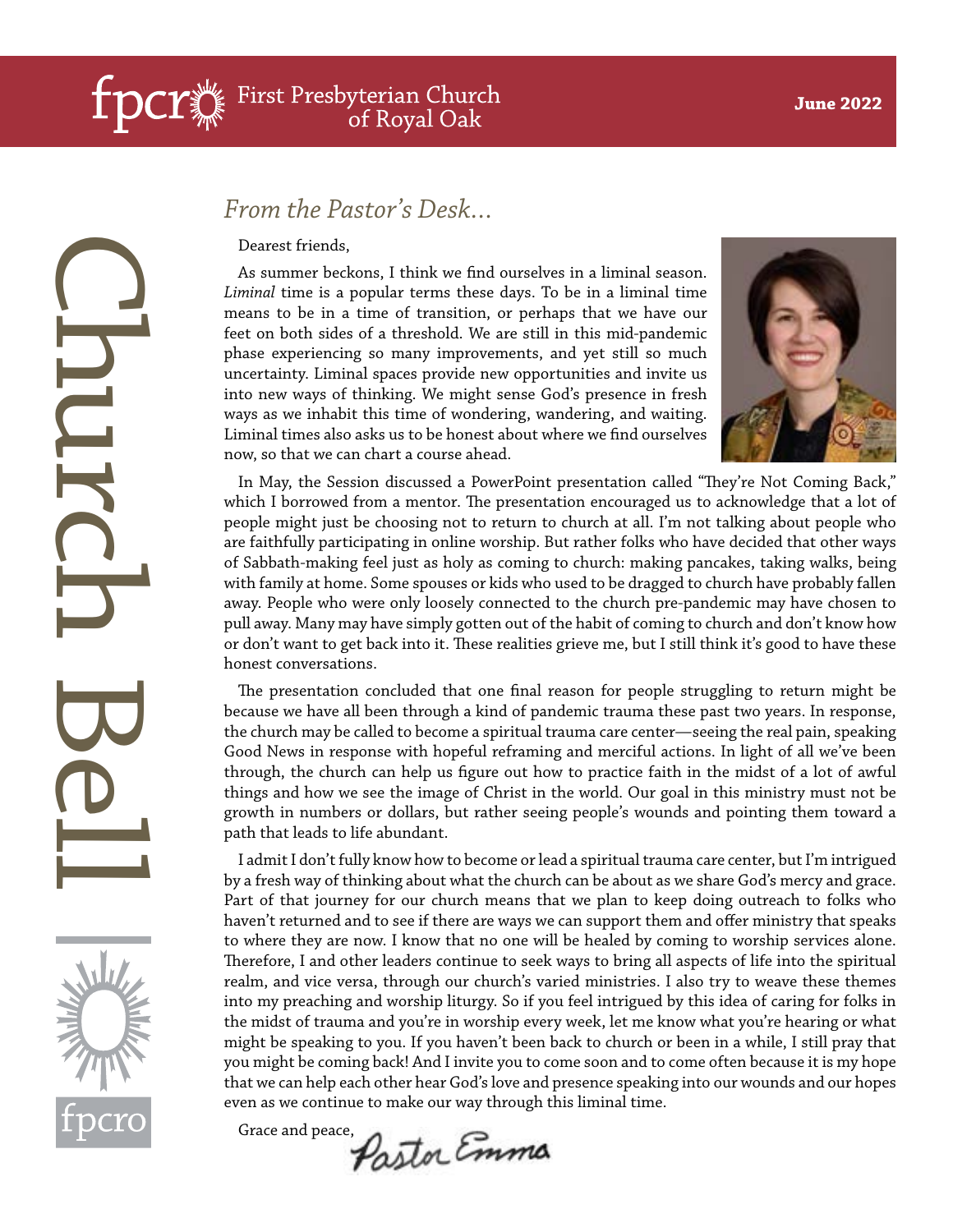#### **In-Person Worship**

\*May 29, one service at 10:30 am. **Sunday Worship: 9 am in Evans Chapel,\* and 10:30 am in the sanctuary. (***Masks are welcome, but not required.)*

#### **Livestream Worship**

**Sundays at 10:30 am watch the livestream of the worship service on Vimeo, Facebook or YouTube.** *(Or anytime later in the day/week.)* 

**Sunday school for children prekindergarten through 5th grade begins after the Time with Children in worship at 10:30.**

**The nursery is open for infant-toddler care.**

**our**

**staff**

*pastor/head of staff*, enickel@fpcro.org **Rev. Emma Nickel** *director of music ministries & organist*, jjackson@fpcro.org **Joseph Jackson** *chancel choir director*, kwattleworth@fpcro.org **Kent Wattleworth** *preschool music director*, afrieberg@fpcro.org **Audrey Frieberg** *director of christian education*, jjarrait@fpcro.org **Joelle Jarrait** *church administrator*, kperuski@fpcro.org **Kari Peruski** *administrative assistant*, sgilreath@fpcro.org **Sally Gilreath** *evening reception/security*, tcrawford@fpcro.org **Todd Crawford**  *preschool director*, preschool@fpcro.org **Sarah Gibson** *preschool teacher* **Beth Heitchue** *facility manager*, aglasel@fpcro.org **Alan Glasel** *child care provider,* **Meredith Batcheller** *wedding coordinator*, weddings@fpcro.org **Ginny O'Brien** *newsletter editor* **Sandra Olah**

> *tenor* **Dawson Trotman** *baritone* **Noah Rogers** *soprano* **Audrey Frieberg**

# *soprano* **Olivia Donnel SOIOISTS our**



529 Hendrie Blvd., Royal Oak MI 48067 248.541.0108 • fax 248.541.1859 www.fpcro.org • facebook.com/fpcro

#### **Is Your Info Current?**

Please let Sally Gilreath (sgilreath@fpcro.org) know of changes to your contact information so we can maintain current and up-todate records of your member information.

*The* **Church Bell** *is published monthly, September through June. Email contributions to* **newsletter@fpcro.org***. Deadline is the 15th of each month.*

#### **Stephen Ministry**

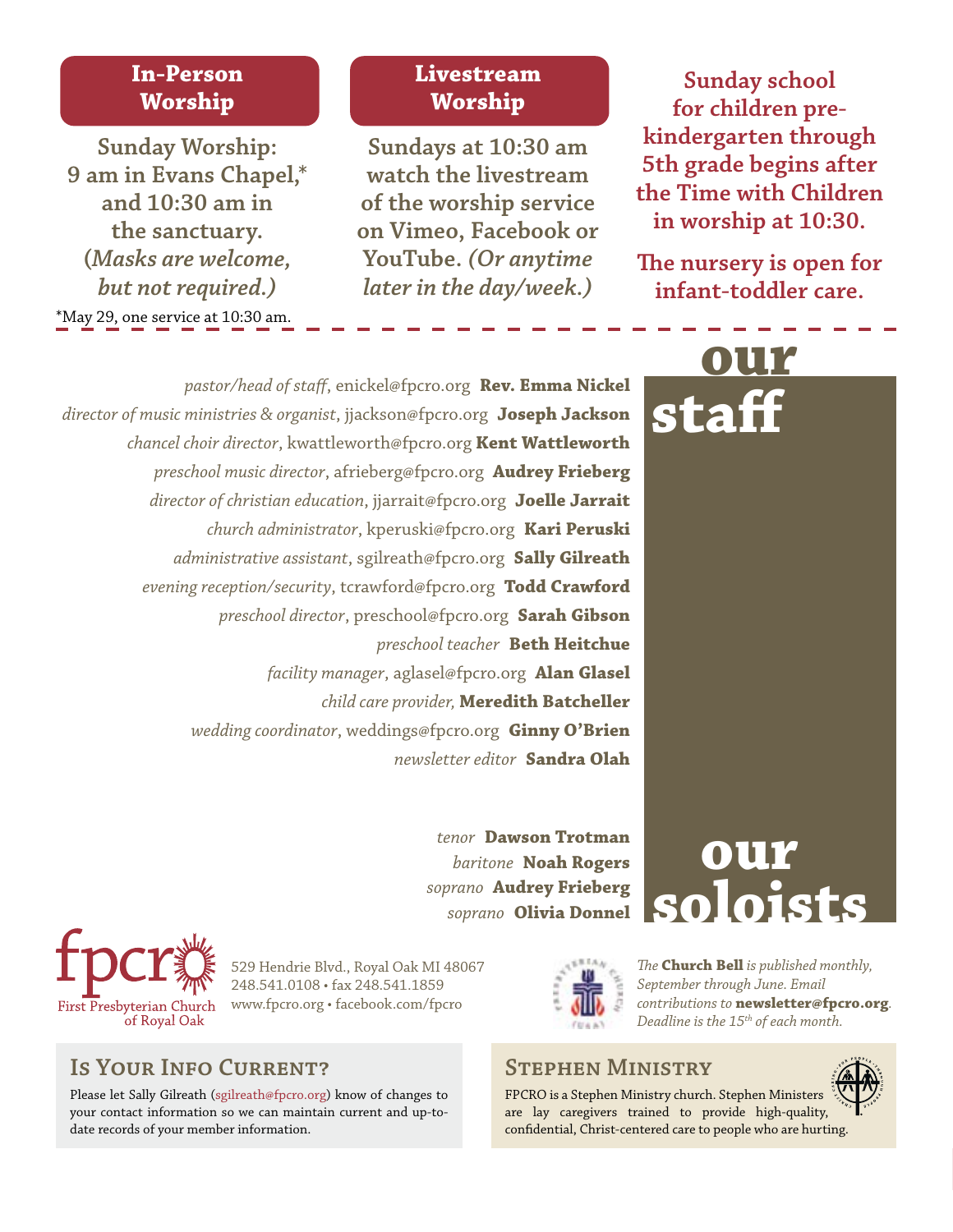# **Congregational News**

#### **OF NOTE:**

#### **Deaths:**

Eric Hugh Hayes, May 10, 2022, son of Barb & Bill Hayes

Don J. Lesher, May 13, 2022 Phyllis Hertler, May 17, 2022

 $\mathcal{W}$ e're halfway through the year! Revisit your first thoughts, impressions, and prayers of your star word. Have they changed? How have you grown?



*Rev. Mary Weese visited FPCRO for worship on May 15, High School Senior Sunday. She is a pastor in Kentucky and had these encouraging words to share about our congregation:*

#### *Rev Emma,*

*It was a delight to worship with you and your congregation today.*

*I wanted to share with you how blessed I was to witness the love your congregation has for each other. The support of your youth was so evident among all the older folks I was sitting with. This is church, I thought! This is a church that loves its young people. It was a spiritual moment for me.*

*God bless you and your work together in Royal Oak! –Mary Weese*

#### **Shining God's Light Into the Future…**



Sunburst Stewards honors members who have included the church in their estate plans with a gift to the endowment. Knowledge of future gifts offers the church an opportunity to thank donors and allows church leadership to plan for

the future. The ultimate benefit comes from knowing that we have recognized the importance of God in our lives and have made a powerful witness of that love through a gift to the church.

For more information about Sunburst Stewards, please contact Rev. Emma Nickel or the chairperson of the Finance and Investment Committee. All information given will remain confidential.

#### **Update from Pandemic Response Team**

The PRT continues to meet monthly to review the current situation with COVID-19 in our area. At the meeting on May 10, the Team discussed the current rise in cases locally. They decided to continue on our current



path and to remind the congregation that mask-wearing is always welcome and encouraged for those who prefer it at church events. We continue to focus on ventilation in our worship spaces. The commercial air purifier is working well in Evans Chapel and we continue to keep windows and doors open in the sanctuary and to run a ventilation fan in the balcony each week during worship. The Team affirms those who need or choose to participate in worship or other activities virtually from home, just as we are grateful to also offer in-person activities during this time. The PRT plans to remain together and to routinely evaluate the situation for as long as is needed.

#### *UPDATE: due to high COVID transmission levels in Oakland County, we strongly recommending masking indoors.*

*-Kevin Ball, Marilyn Sutton, Lindsey Harris, Chris Klein, Joseph Jackson, Rev. Emma Nickel*

#### **Coffee Hour Fellowship Returns!**

On the second Sunday of each month through August, Coffee Hour Fellowship after the 10:30 service will resume. The dates are **June 12, July** 



**10, and August 14**. Volunteers and donations of goodies are always welcome. Contact Candace Rieck at **4ccrieck@ gmail.com**. We look forward to seeing you there!

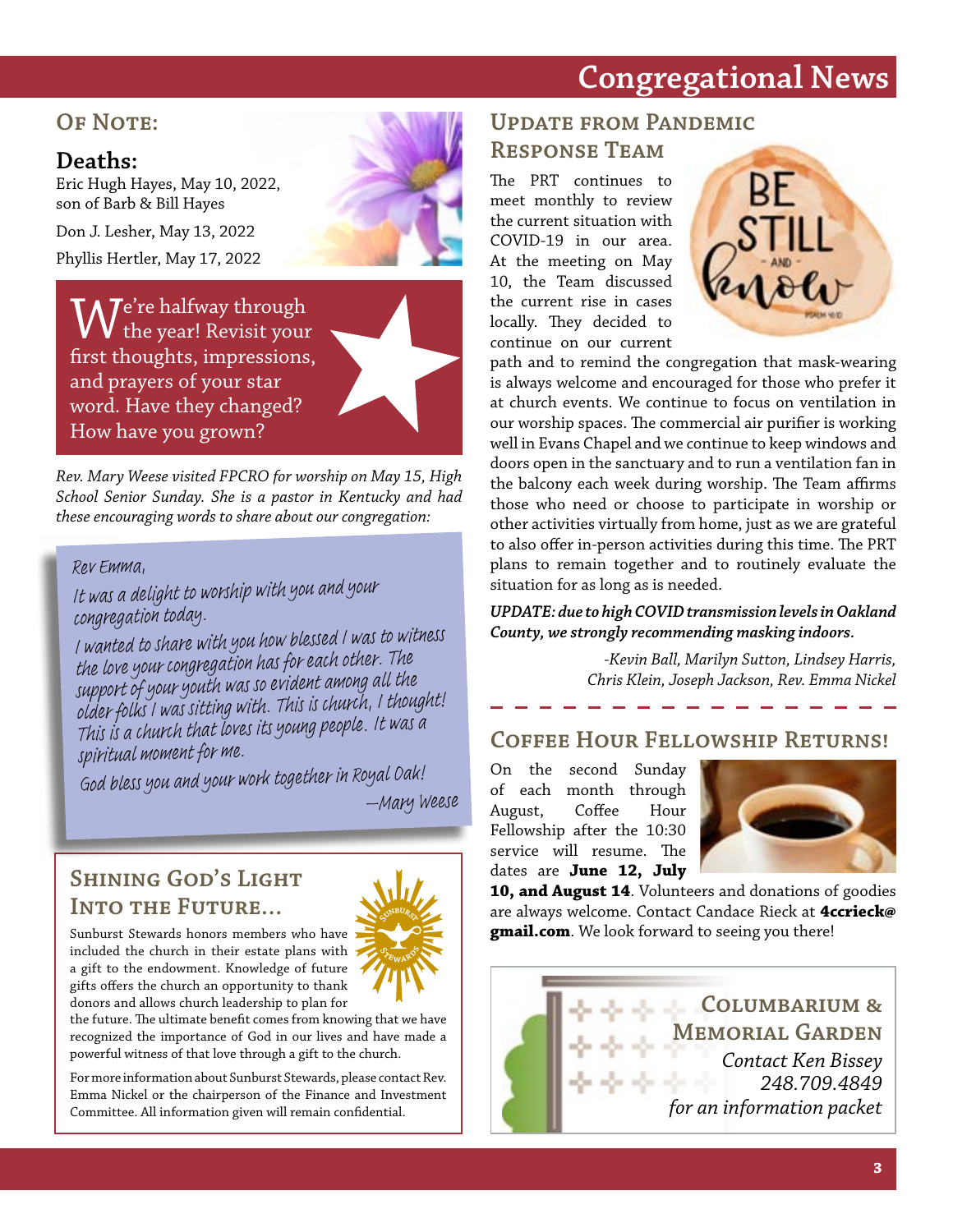# **Mission and Benevolence**

#### **Rise Against Hunger**

Thank you to everyone who made this event happen! The response from the church was wonderful and we made a difference on a May Sunday afternoon. Thanks again.

#### **Cereal for Summer!**

As part of the church's mission to be a Matthew 25 Church, the church is supporting the Seventh Annual **Cereal For Summer Campaign** of the Presbytery of



Detroit to help feed hungry children in the presbytery.

When? During the month of June (A special event is planned for the last Sunday in June. Stay tuned!). Where? Look for collection bins at the church.

#### **School Supplies Drive**

Starting July 31 through August 24, look for collection bins at church to drop off donated school supply items to benefit Oakland Elementary School in Royal Oak.



#### **Requested Items:**

- **• Plastic pocket folders**
- **• Crayons (skin tone colors accepted & appreciated)**
- **• Pre-sharpened pencils**
- **• Plastic pencil cases**
- **• Colored pencils**
- **• Colored markers**
- **• Dry erase markers**
- **• Glue sticks**

Please check Sunday worship bulletin, as additional school supply items may be added. This collection is a long standing one FPCRO has done in years past and was interrupted by COVID-19. It has been moved from September to August so members can take advantage of Back-to-School sales.

#### **OPERATION PAPERBACK**

We are continuing to look for paperback books in good condition. There is a need for adventure, mystery, and non-fiction appropriate for our armed service personnel overseas and stateside. (Please, no romance or risqué titles.) Books may be



dropped off in the Steen Library at church. We request addresses and receive specific requests for types of titles. Have questions? Contact Adair Calder 248-835-0070.

#### **CROP Walk — SAVE THE DATE!**

The Royal Oak/Ferndale CROP Walk is scheduled for **Sunday, September 18, 2022**. More details coming soon.



#### **Food, Rental and Utility Assistance Programs**

Many Royal Oak households have experienced loss of employment or significant reduction in income due to COVID-19. Renters may be



eligible for free financial assistance for unpaid rent and/ or utilities dating back no more than six months.

The City of Royal Oak has contracted with South Oakland Shelter/Lighthouse of Oakland County and Legal Aid and Defender Association of Detroit to help keep low- to moderate-income Royal Oak renters from being evicted for non-payment.

Interested parties should contact Legal Aid and Defender Association to inquire about their eligibility for rent or utility assistance.

Additionally, those in need of free food, for a period not to exceed six consecutive months, can discuss opportunities with South Oakland Shelter/Lighthouse.

South Oakland Shelter/Lighthouse: 248-920-6000 ext: 5500. Legal Aid and Defender Association: 313-967-5555, royaloakcares@ladadetroit.org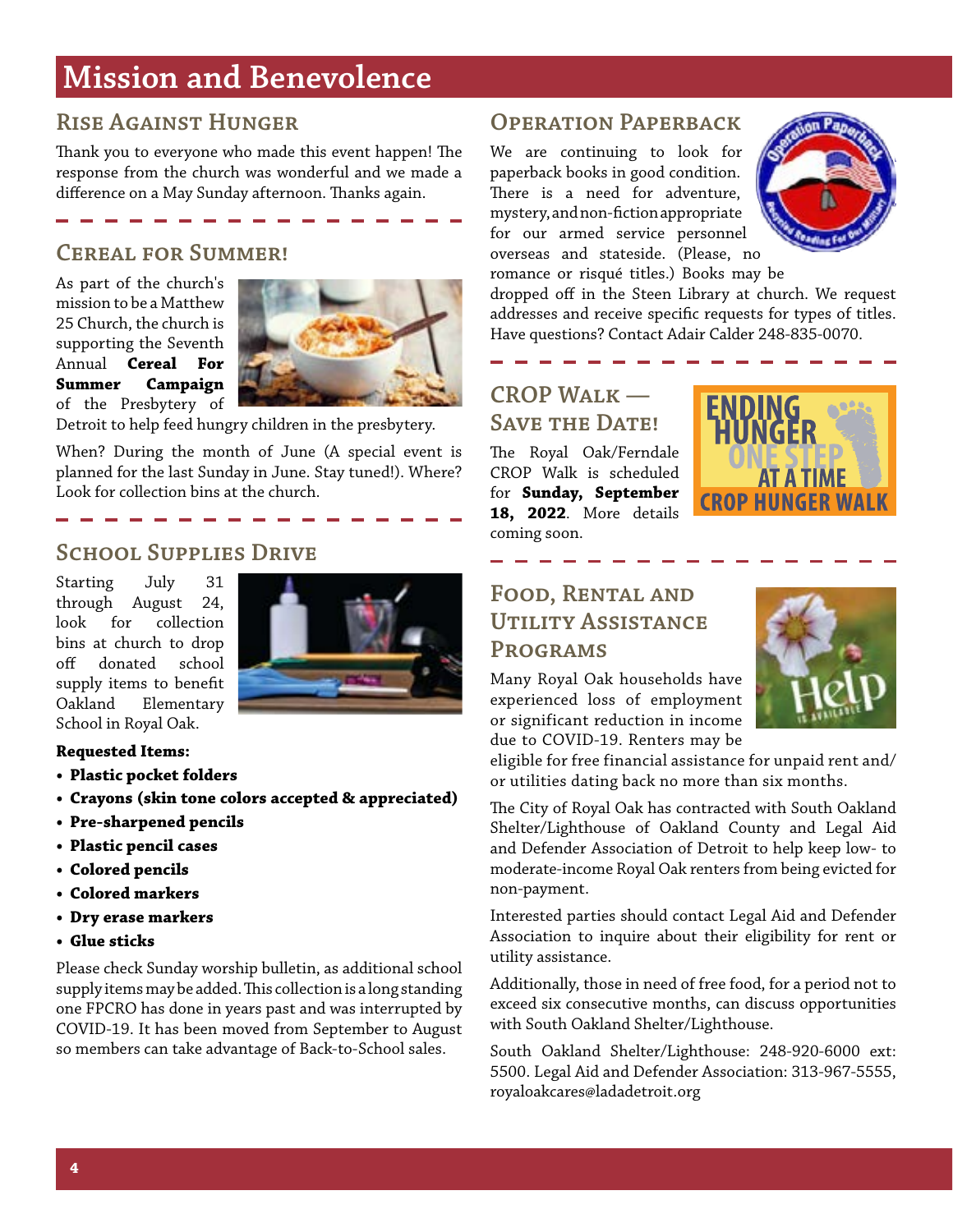# **Worship and Music**



First Presbyterius Church of Arruil Dat I Worship Syndam @ 8

#### **June Worship Series**

Join us beginning on **June 5** to celebrate Pentecost and the tongues of fire from the Holy Spirit. On the following Sundays, through July 3, we'll visit other times when God's presence came near through fire including Moses and the burning bush and the charcoal fire where the disciples met the risen Jesus on the beach. Check out the campfire scenes in worship and enjoy the beautiful new banner that Ginny O'Brien created for this series and the Pentecost season.

Join us on **Sunday, June 12** after the 10:30 am service for a special coffee hour to roast your own marshmallows at the campfire to make a s'more!

#### **Juneteenth**

On June 19, 1865, news reached enslaved people in Galveston, Texas



that they were free. In later years, Juneteenth grew as a celebration throughout Texas and other parts of the United States with the descendants of slaves recognizing it as their Independence Day.

In June 2021, Juneteenth National Independence Day became a federal holiday. The 225th General Assembly of the Presbyterian Church (USA) will observe Juneteenth 2022 with a hybrid worship online and in Louisville. The Reverend Dr. J. Herbert Nelson, II, Stated Clerk of the General Assembly of the Presbyterian Church (U.S.A.), will preach.

This year, FPCRO will also observe Juneteenth (this year, June 20) as a holiday for staff who want to take advantage of activities and efforts surrounding the holiday.

#### **July Worship Schedule**

On the **five Sundays in July**, we will adjust our worship schedule to allow for an opportunity to worship God outdoors, for those who enjoy it! We welcomed many neighbors during outdoor worship last summer and this is a great way to make our witness



to Christ more visible in our neighborhood. The Session has ensured that there is still opportunity to be inside and to worship online so that the most people possible can access our worship services.

**9 am worship in the sanctuary**, which will be livestreamed, **10:30 am worship outside** on the Hendrie Lawn, weather permitting. Bring your lawn chair, sun hat, and wear some sunscreen!

#### **Take the Motakhasiv Family Grocery Shopping or Help with Child Care**

We need the congregation's help to schedule drivers for grocery store and food pantry visits for our Afghan refugee family and to help with child care for the remaining children while parents shop. Visit the Signup Genius and select a time to help: **https:// tinyurl.com/bdhasfdp**



In agreement with our church policy, individuals spending time with the children will need to have a background check on file at the church. Contact Joelle Jarrait to complete this simple step. Questions? Contact Ted DeVantier, Benny Rediers, or call the church office.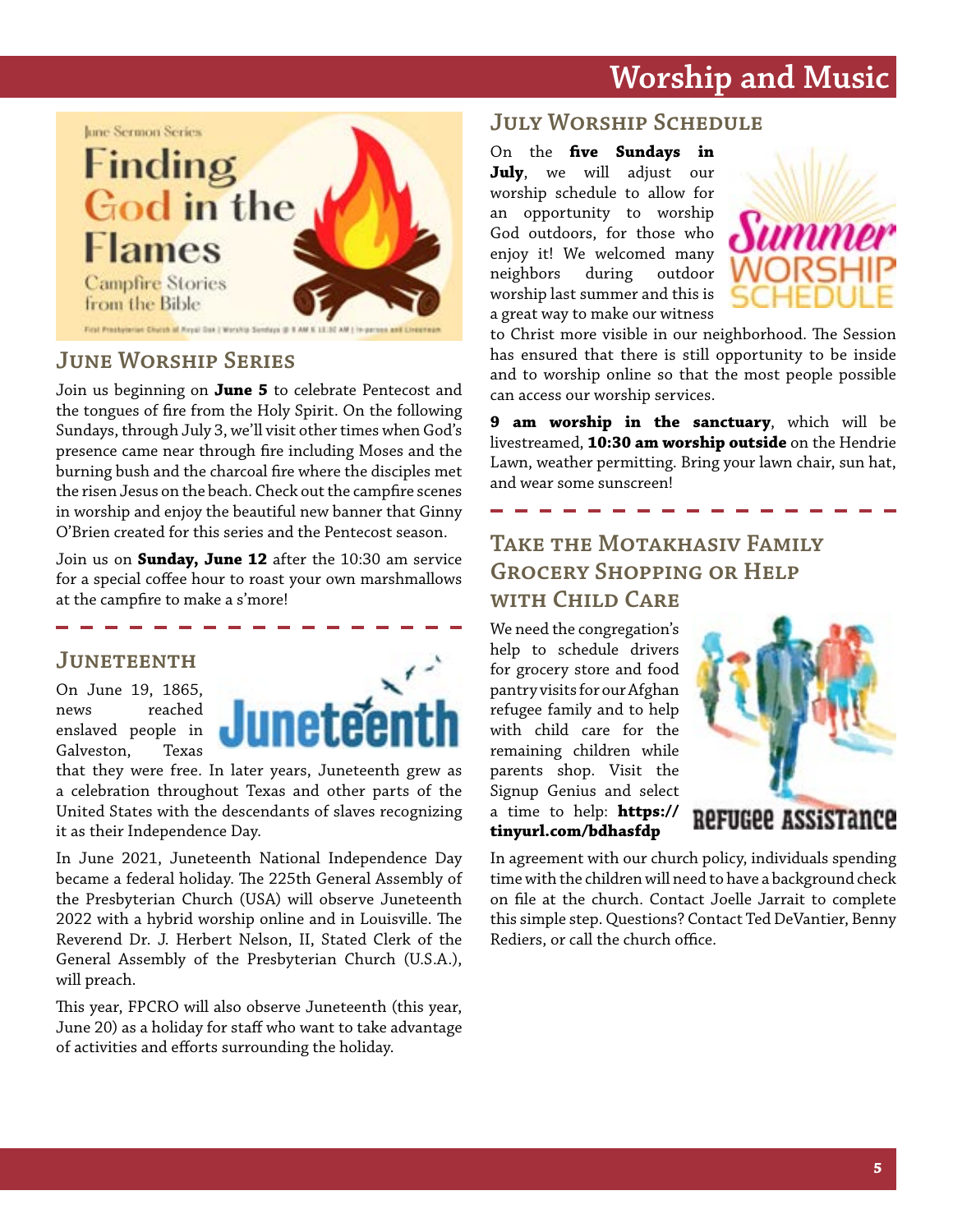# **Meet Our Incoming Elders and Deacons!**

t the Congregational Meeting on May 15, these faithful servants were elected to serve. They will be examined by the<br>Assession at their June meeting and ordained and/or installed in worship at the end of June, with their te beginning in August.

**Deacons, Class of 2025**





**Elsa Jorgensen**—Elsa joined the church in 2018 and started

attending through her cousin, Linda Willemsen. She grew up at Southfield United Presbyterian. Elsa works as a freelance court reporter/stenographer and has a boyfriend, Steve. Presently, she enjoys attending Bible study as her work schedule allows. Her interests include amateur bird watching, Norwegian Club and language lessons.

**Melissa Ross**—Happily married for almost 20 years, Melissa and Brad have one daughter, nine year old Gracie and she is the star of the family! With 26 years in the field of education, she currently works for a management company supporting charter schools in Michigan, Ohio. Indiana and Alabama. Members of FPCRO since 2006, they enjoy sharing their gifts with the church and have been blessed by the fellowship, music and work of the

church. At home they enjoy entertaining, music, cheering on home team sports, and watching Gracie grow.







**Lauren Schnieders** (Youth Elder, Class of 2023) Lauren is a sophomore at Berkley High School and has been at FPCRO her whole life, beginning with Sunflowers Christian Preschool. Her memories of the nursery with Ms. Ivy and Wednesday Night Live were a space where she felt secure and at ease. In her free time, Lauren enjoys art, tennis, and sometimes aerial yoga. She's interested in movies and the

film industry, as well as nature/ animals, and is working to become fluent in Spanish. Lauren hopes that our church can help people in our community and make everyone who might want to join the church feel welcome.

# **Elders**



**Anne-Marie DeVantier** (Class of 2023). Anne-Marie met her husband, Ted, through her work as President of Financial One Accounting which serves nonprofits, and they have now been married for 22 years! In 2003, they traveled to Kazakhstan and returned with the most amazing presents, their children Luke and Ali, who were baptized in our church and now attend college. After moving into a home down the

street from the church, Anne-Marie and Ted came to worship for a visit. They loved the warmth and the choir. Her favorite memories from church are of the children's plays and camping trips where everyone looked out for the little ones. In her spare time, Anne-Marie loves to read, hike, and travel. She hopes that the church will find new ways to grow and to keep increasing our fiscal health.

**Nancy Lambert** and her husband, Richard, raised their two children at the church and are now empty nesters with a cat at home. Nancy is a former teacher and librarian at a local public high school. Reading is her favorite hobby. When Nancy joined the church after marrying Richard, Vicki Dickinson got her involved in the Book Club, which is still meeting today.

**Roger Watson** retired from the Michigan Department of Corrections, Field Operations Administration. He met his wife Edie on a blind date in 1968. They were married in 1969 and will celebrate 53 years of marriage in July. They have three children and four grandchildren. His hobbies include wildlife photography, travel, reading, and yard work. Roger hopes that FPCRO will continue to engage in service to the

community, both locally and internationally.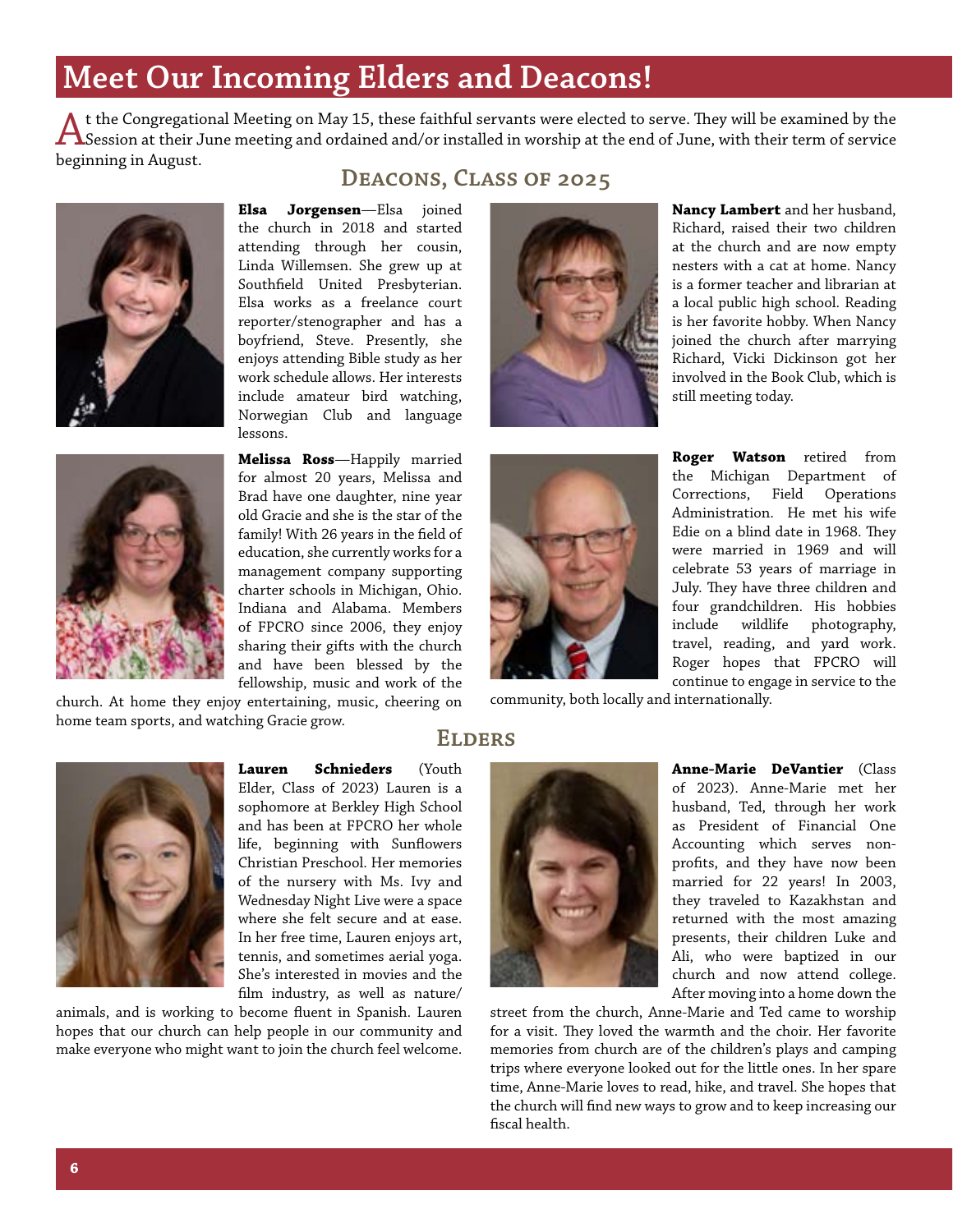

**Julie Matthews** (Class of 2024). Julie came to FPCRO as a young child and has been a member for over 60 years. Her favorite things about the church are the many good friends she has here. Her hopes for the church during her term are for growth and service. Julie has two grown children and three grandchildren. She served as an early childhood teacher before retiring and becoming involved in many organizations

and volunteering. You can find her in her garden when she has free time!



**Cassie Coates** (returning, Class of 2025). Cassie met her husband, Sean, in youth group at FPCRO and they have two fur babies, Dottie and Ricky. Her experience in youth group and choir has always kept her connected here, in addition to her extended family's many ties to the church. Professionally, she is a corporate mortgage trainer, and her other interests include singing, painting, gardening, and her dogs. She is returning for another term

of service and hopes to help the church serve its current needs in addition to try to help as we move forward into the future.



**Suzanne Lewand** (Class of 2025). Suzanne was initially drawn to FPCRO through the music program and cherishes the memories of all the children she worked with in the children's choir beginning 20 years ago. Working with many of them through Confirmation has also been a blessing! Suzanne and her husband, Tom, have four daughters, aged 17 to 24, and will become empty nesters this fall. In her career, Suzanne serves as a

litigation attorney with Hewson & Van Hellemont, PC and as the Costumer at Cranbrook Schools for the theater department. In the coming years, Suzanne hopes that the church remains healthy and vital; that we as a congregation can continue to grow and serve together, accepting and celebrating our differences as well as our common faith and subscription to the polities of PCUSA. Suzanne loves riding her horses and keeps very busy serving with the Presbytery of Detroit's Committee on Ministry, Operations Team, and Bylaws Committee.



**Candace Rieck** (Class of 2025). Candace is an accountant, is married to Scott, and they have two adult children. She started attending FPCRO in second grade with her parents, joined in 9th grade, and has been here ever since. Candace has more wonderful memories from the church than we can list here, including youth group in the pit in the old Teen Lounge, Singles Group, her husband and children's baptisms, and the fall

hayride and s'mores at Mayberry Park. As we look toward the future, Candace hopes that the next chapter in the church's life will be stronger than ever and that the church will spread the good news of Jesus Christ. She hopes we can reach more people to have a personal relationship with Jesus and for them to feel his comfort and support through the joys and trials of their lives.



**Kevin Schnieders** (Class of 2025). Kevin began attending FPCRO twenty years ago when he was first dating his now wife, Wendy. Their wedding in the sanctuary is his favorite memory associated with the church. Kevin serves as Chief Servant Leader/CEO at EDSI, a Training and Workforce Consulting firm, headquartered in Dearborn, MI. In returning to Session for another term, Kevin hopes that our church can show up and support

others as often as possible. His children are a great joy. Lauren, a sophomore at Berkley High School, is an artist and varsity tennis player. Riley is a 7th grader, loves anything social, plays tennis, volleyball, and golf.



**Keith Weber** (Class of 2025). Keith is a local real estate agent who loves architecture and homes and his hobbies include classic cars and gardening. Keith has been at the church since the womb and still attends with his mom, Carol, and partner, Joseph. He is part of the many Webers who've attended here and even has a brother who's a PC(USA) pastor. Keith hopes that FPCRO will focus on an expanded outreach in the community and

even invite back those who may have fallen away from the church.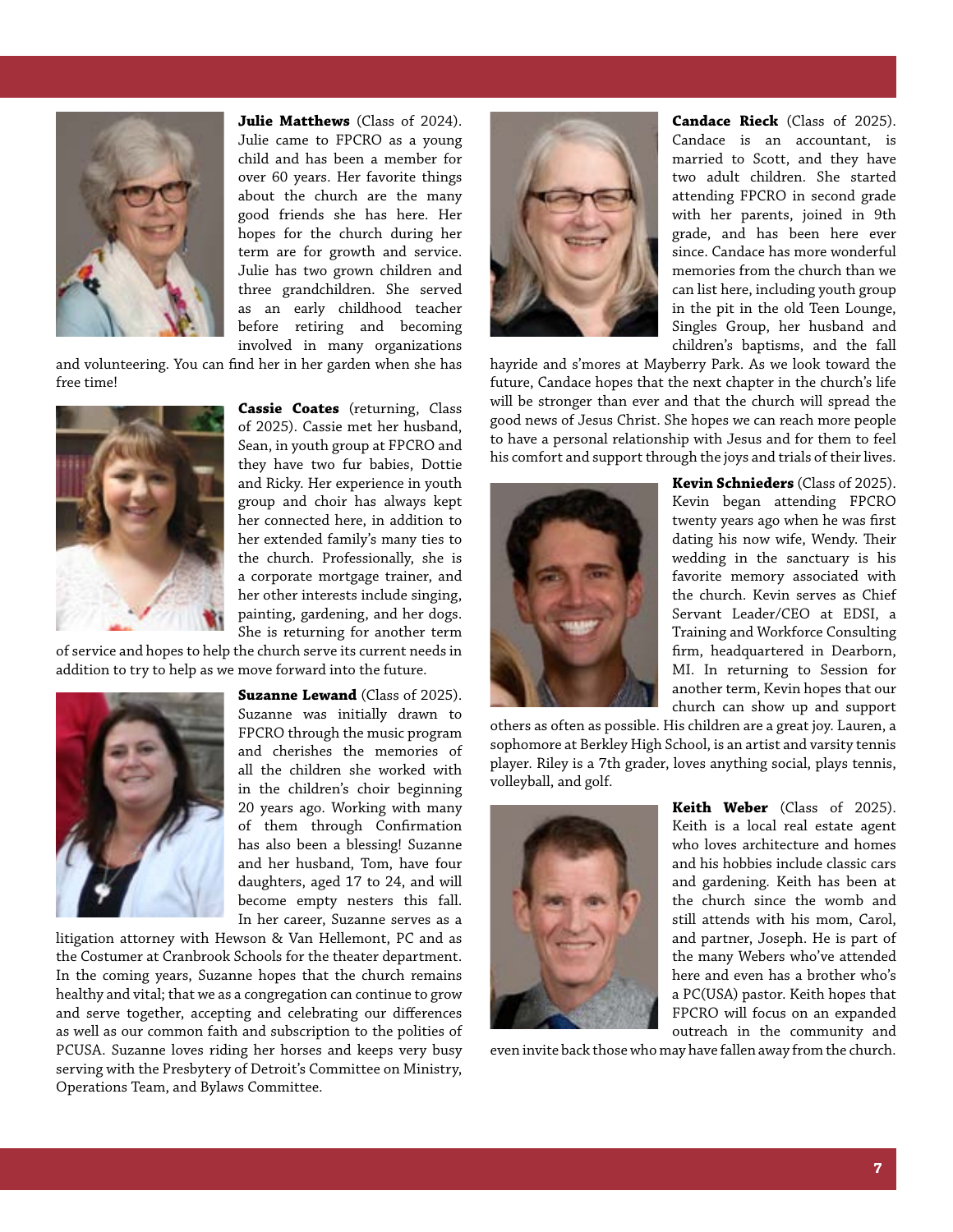# **Congregational News**

#### **Movie Nights!**

Mark your calendar for our monthly movie nights throughout the summer, each beginning at 7:30 pm on the Hendrie Lawn, weather permitting. We're grateful to Sean and Cassie Coates for hosting these fun events. Bring your lawn chair and a friend!



**June 10 •** *Encanto* **July 15 •** *Cars* **Aug 26 •** *Raya and the Last Dragon*

During its May 12 meeting, the Oakland County Board of Commissioners recognized 12 exceptional Oakland County residents as part of a program developed by Commissioner Kristen Nelson (District 5) in honor of Older Americans Month. The Oakland County Outstanding Older Adult Award celebrates seniors for the experience, wisdom and skills they share to help build stronger communities through service and volunteerism.

FPCRO's own 2022 awardee, Laurie Geralds, was nominated by Commissioner Gary R. McGillivray (District 20). Laurie has been a driving force behind countless improvements to the City of Madison Heights community for over 40 years. She is a leader in the Madison Heights Women's Club, and with longstanding connections throughout the city, she is able to recruit volunteers in a short amount of time. This ability is especially



crucial for storm cleanup, welfare checks, litter pickup and special event planning.

Laurie also started and leads MAD (Make a Difference) Mondays to encourage volunteers to take small steps to make their community a better place. She is a member-at-large of the Madison Heights Arts Board, she and organized and participates in the annual Madison Heights Pumpkin Walk. She also serves as secretary with Madison Heights Citizens United, is active with the Madison Heights Food Pantry and the Memorial Day Parade Committee, and helps support the Veteran's Day ceremony. Congratulations Laurie!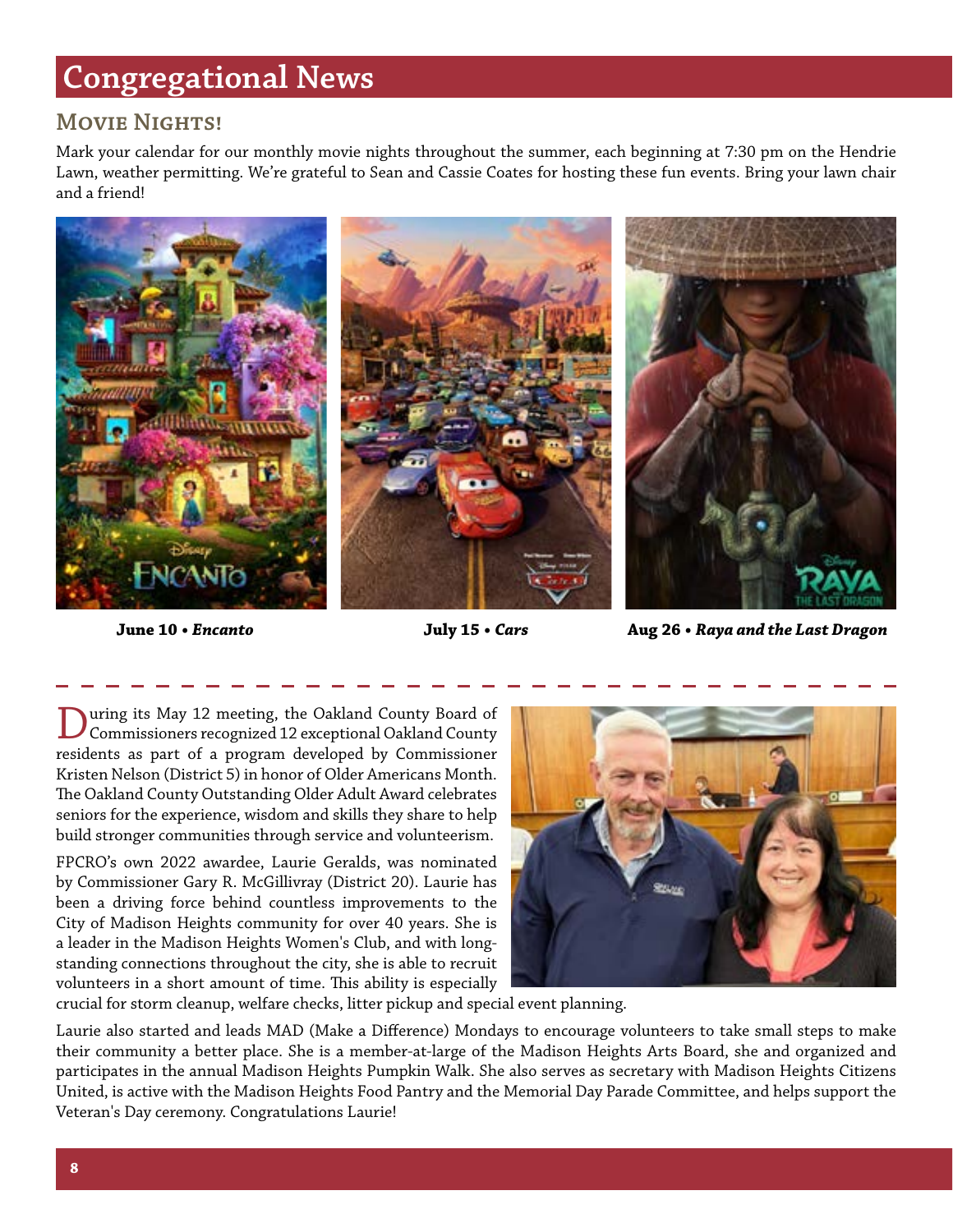### **Compassion Camp: Changing the World with Lovingkindness**

# LOVINGKINDNESS



#### **Every Sunday, July 10 – August 28, 10:30 a.m. beginning in worship**

We are excited for our upcoming Compassion Camp this summer on Sundays, July 10 – August 28. Children will begin in worship and then move to our "Campsite" for the hour. Together, we will explore what it means to have compassion for others, ourselves, and the world! Lovingkindness is the utmost form of selfless love toward ourselves and others. The practice begins with focusing on self-compassion because once we have compassion for ourselves, we can have compassion for others.

#### **Volunteers Needed on Sundays for "Compassion Camp"**

We are looking for volunteers to help guide our little ones through the activities. Whether you can help every Sunday or just specific dates, we would

love to have you. Please contact Joelle Jarrait to sign up for a Sunday or Sundays to help.

#### **Joyful Journeys Sunday School**

Our children are so thankful for the warm weather we're having! Our Sunday school time is being spent outside at the church playground. Together we share a story or conversations about where



we feel God in our lives. It's great being together and getting to know some new friends!

#### **Pentecost Celebration!**

On **Sunday, June 5**, we are celebrating the Holy Spirit as part of Pentecost Sunday. Be sure to **join us after the 10:30 am worship service** for fellowship and activities on the church lawn. It will be a time to experience different languages and cultures as we will be joined by our refugee family from Afghanistan. There is something for all ages so come and celebrate with us!



**Presbyterian Women Synod of the Covenant GATHERING** 

#### **July 29–July 30 at First Presbyterian Church of Dearborn**



The regional Presbyterian Women Gathering is being held in Dearborn this year! The theme is **"Hope Renewed— New Visions Imagined."** During the event, there will be a Plenary address by Rev. Dr. Carol Bechtel, author of the 2022-2023 Horizons Bible Study "Celebrating Sabbath: Accepting God's Gift of Rest and Delight." The keynote speaker is Susan Jackson Dowd, PW Executive Director. Her topic is "Hope Renewed with Grassroots Action." There will be workshops, worship, communion, fellowship and a business meeting. Be sure to join us for a meaningful event with Presbyterian Women from around our Synod!

More information and registration forms are available on the counter at the reception desk. You can also contact Joelle Jarrait for more information.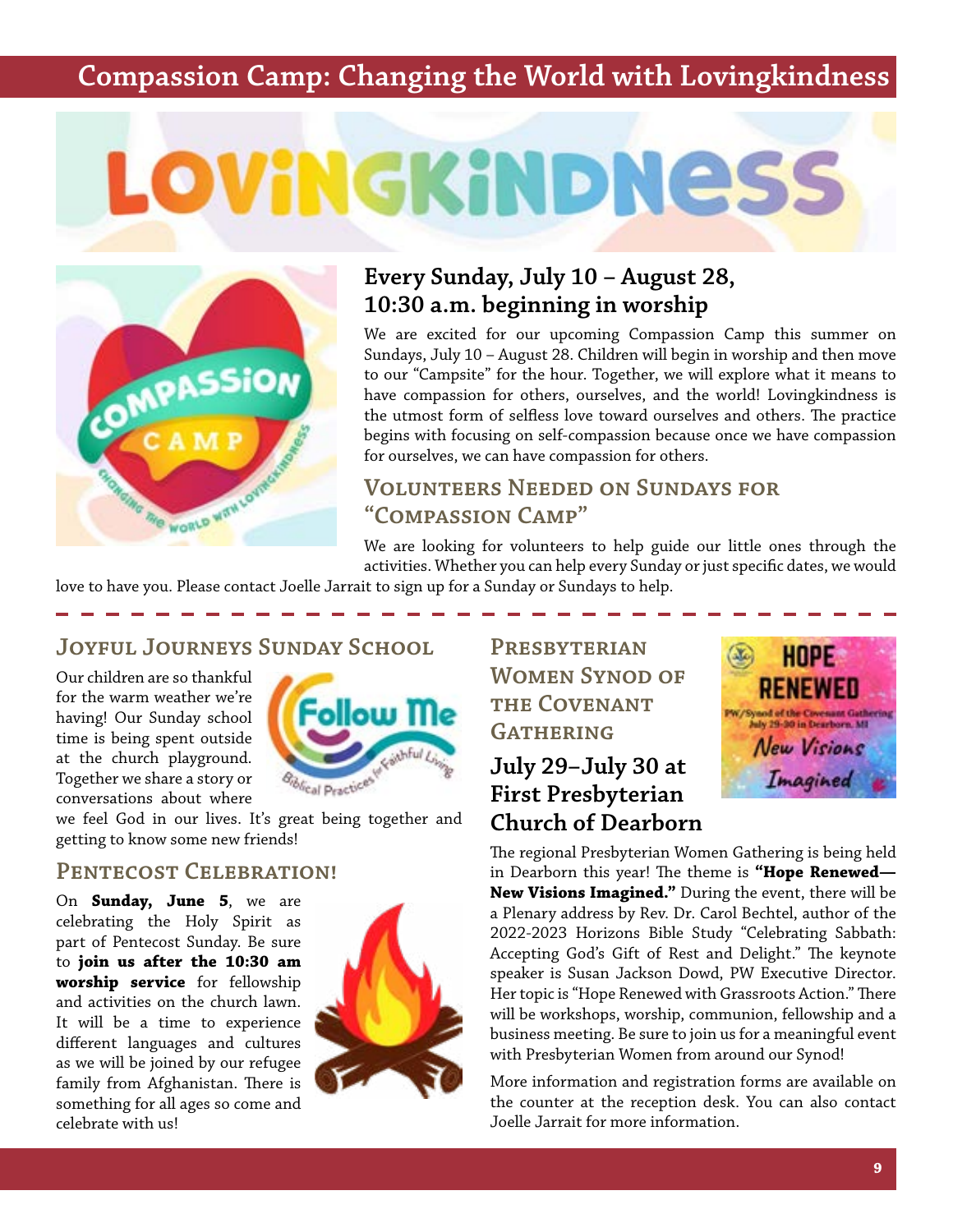# **Congratulations Class of 2022!**



**Meredith Batcheller** is graduating from Berkley High School. She participated in Choir, Drama (Drama Club President), National Honors Society, Tri-M Music Society, International Thespian Society. Meredith will be attending DePaul University in Chicago, studying Communication & Media.

**Zumi Hagopian** is graduating from Seaholm High School. She has been active in S.T.A.G.E. Youth Ministry and enjoyed going on the mission trip to Wisconsin. She will be going to a community college in the fall.

**Megan Hanks** is graduating from Ferndale High School. She participated in Ferndale High School Golden Eagle

marching band and won the 2021 state finals last fall. Member of Ferndale Schools Orchestras and received high ratings at festival and superior ratings at solo and ensemble. Recipient of AP Scholar Award. Megan will be studying archeology at the University of Edinburgh in Scotland.



**Julia Harris** will be graduating from Royal Oak High School. During her time at ROHS, she was a four-year violist for the Symphony Orchestra and Alternative Strings. In addition, she was a four-year member of the Interact Club and a twoyear member of National Honor Society. Outside of school, since eighth grade, she has tutored middle school students in all subjects, especially math, and hopes to continue tutoring in college. In the fall, she will be attending Lake Forest College in Illinois, majoring in



Neuroscience with minors in psychology and writing, and she hopes to be a part of the school's orchestra.

**Kavanaugh Helenberger** is graduating from Berkley High School. He was a member of the Varsity Swim Team,

ski club, Honor Roll, NHS, and Michigan All State Academic. He works as a lifeguard at Lakefront Park and at Panda Express. In the fall, he will be attending Michigan State University.

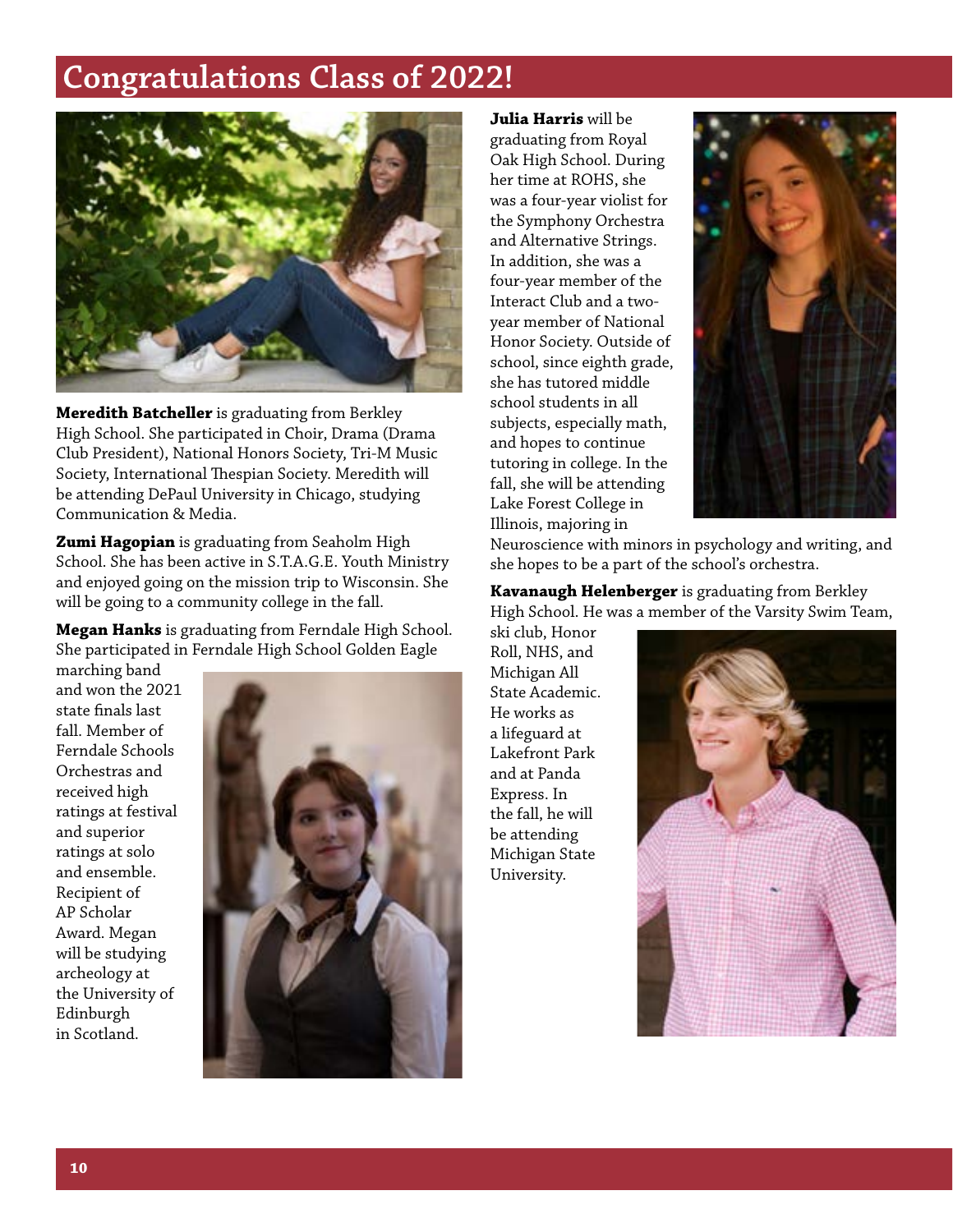# **Congratulations Class of 2022!**



**Erin Lewand** is graduating from Cranbrook Kingswood Upper School. She has been very active in the drama program at school as well as competing in both Olympic weight lifting and Equestrian sports. In the fall, she will be attending Indiana University in Bloomington, IN. She thinks she will major in sports management.

**Sarah M. Sellers** is graduating from Troy High School. She is an Honors Student Graduate, Chinese Honors

Society, THS Varsity Dance Team, THS Varsity Cheer Team. Sarah plans to do volunteer work during the summer, and in the fall will attend Michigan State University, focusing on Nutritional Sciences/Pre-Med studies.



**Grace Watson** is graduating from Berkley High School. She is a member of the National Honor Society, Tri-M

Music Society President, member of Diversity Council, Rackham Choir Intern, FPCRO Chancel Choir Intern, Top 12 in state of Michigan for Michigan State Vocal Music Association for vocals. Grace will be majoring in Vocal Performance at The Boston Conservatory at The Berklee College of Music in Massachusetts.



**Graduating seniors not pictured: Collin Beltz Cayleigh Bushey Gavin Warner**